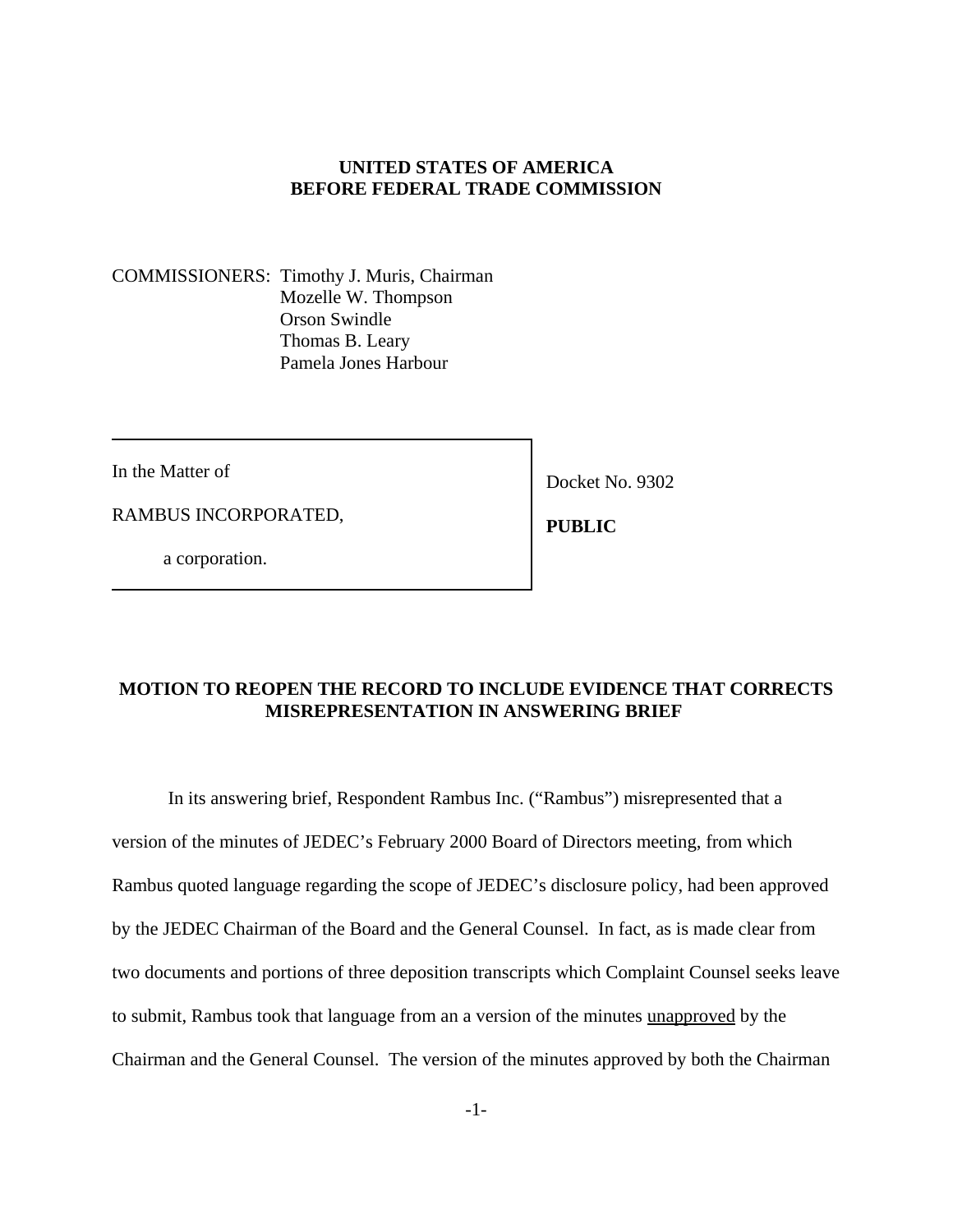and the General Counsel did not contain the language quoted by Rambus, and actually contained language contradicting Rambus's argument. Complaint Counsel respectfully request that the Commission reopen the record to include two documents and relevant pages of three deposition transcripts to correct the misrepresentation in Rambus's answering brief.

### **I. Background**

Rambus's answering brief quoted alleged meeting minutes of the February 2000 JEDEC Board of Directors meeting as stating that the disclosure of patent applications was "not required under JEDEC bylaws." Rambus Answering Brief at 19 (quoting RX1570 at 13). Rambus's brief further stated that, "the copy of the Board minutes that was received into evidence [RX1570] does show approval by Chairman Rhoden, on February 24, 2000, and General Counsel Kelly one week later, on March 1, 2000." *Id*. at 19 fn. 11 (emphasis in original).

These statements are misleading. Rambus knows full well that the version of the minutes quoted in Rambus's brief was never approved by either Chairman Rhoden or General Counsel Kelly. Rather, both Mr. Rhoden and Mr. Kelly approved a different version of the minutes, and the version of the minutes they approved did not contain the language quoted in Rambus's brief, but rather stated: "The issue was whether companies should make public that a patent is pending which is traditionally done by all companies." CX0153 (not admitted) (Attachment A) at 27; CX0153g (not admitted) (Attachment B) at 21-22.

The precise sequence of events surrounding the February 2000 Board minutes is unclear. In particular, there is no adequate explanation for why the version of the minutes quoted by Rambus apparently received routine approval at the next Board of Directors meeting even though it had never received the necessary substantive review by and approval of either the

 $-2$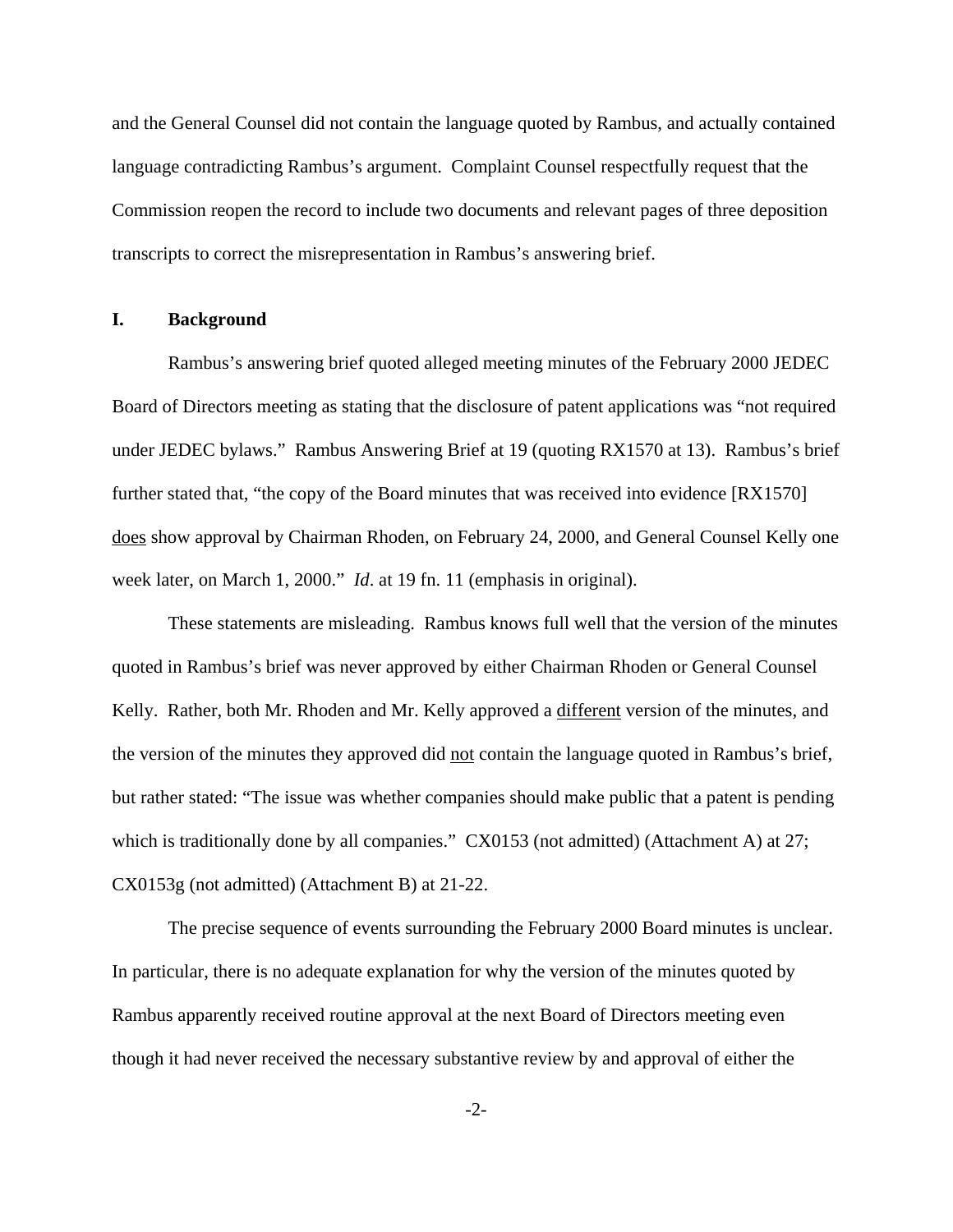Chairman or the General Counsel in accordance with JEDEC procedures.

Certain facts, however, are beyond dispute. Both documentary evidence and extensive depositions conducted by counsel for Rambus in this matter confirm that the document quoted by Rambus in its answering brief was a discredited version of the minutes, prepared by Secretary McGhee, that was never approved by the Chairman or the General Counsel. Rhoden Deposition Transcript (not admitted) (Attachment C) at 90 ("This is actually not the final copy of these minutes."); Kelly Deposition Transcript (not admitted) (Attachment D) at 22-23. The specific statement quoted in Rambus's answering brief was recognized as being wrong. Rhoden Deposition Transcript (not admitted) at 92-93, 96-97. Contrary to the representation made to the Commission by Rambus, Chairman Desi Rhoden approved a different version of the Board minutes that specifically did not contain the language quoted in Rambus's answering brief. CX0153g (not admitted) at 1 ("Revised from Desi 2/25/00"), 21-22; Rhoden Deposition Transcript at 90-93 (not admitted). Contrary to the representation made to the Commission by Rambus, General Counsel John Kelly approved the final version of the Board minutes that specifically did not contain the language quoted in Rambus's answering brief. CX0153 (not admitted) at 1 ("I have approved the minutes of the 02/00 Board meeting . . ."); *id.* at 2 ("Content read and approved as complying with EIA or JEDEC Manual of Organization and Procedure, and the EIA Legal Guides . . . Approval Signature" with signature of John Kelly, dated 3/1/00); *id.* at 27; Kelly Deposition Transcript (not admitted) at 22-23 ("Q. Do you understand that this copy [CX0153, bearing sticker marked "McGhee 23"] had received all the necessary approvals and was in a form, once the handwritten changes on it had been made, to be sent out to JEDEC board members without any further correction or review? A. Yes, sir."). Both the version of the

-3-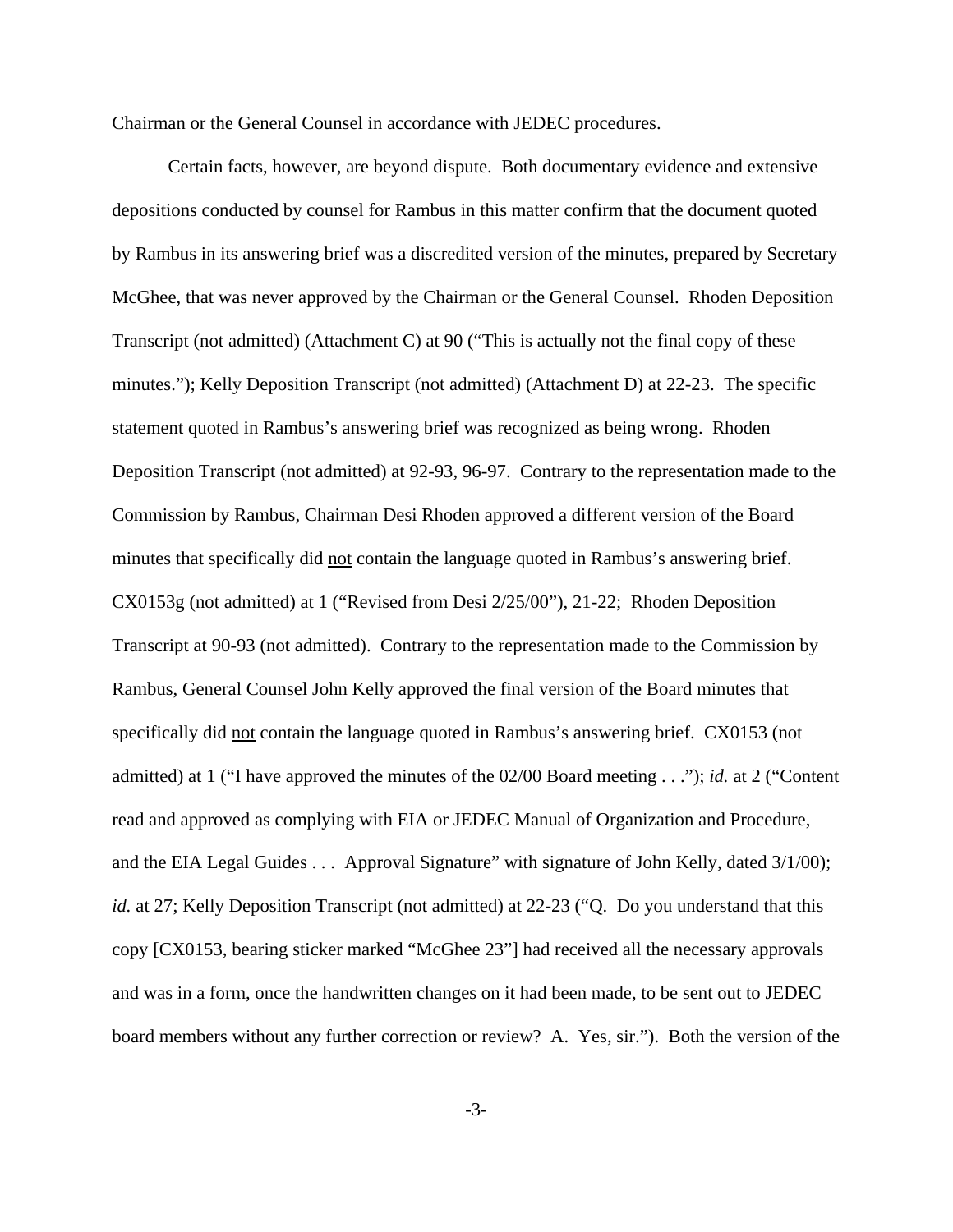Board minutes approved by Chairman Rhoden and the final version approved by General Counsel Kelly stated, "The issue was whether companies should make public that a patent is pending which is traditionally done by all companies." CX0153 (not admitted) at 27; CX0153g (not admitted) at 21-22.

## **II. The Evidence to Correct Rambus's Misrepresentation about JEDEC Minutes Should Be Admitted Into the Record**

The evidence Complaint Counsel seeks to introduce satisfies the criteria for reopening the record. The Commission is authorized to reopen the record at any time. 16 C.F.R. § 3.54(a).<sup>1</sup> Reopening the record to admit supplemental evidence is appropriate if: (1) the moving party can demonstrate due diligence; (2) the proffered evidence is probative; (3) the proffered evidence is not cumulative; and (4) the non-moving party would not be prejudiced. *In re Brake Guard Products Inc.,* 125 F.T.C. 138, 248 n.38 (1998) *citing Chrysler Corp. v. FTC,* 561 F.2d 357, 361-63 (D.C. Cir. 1977) (affirming the admission of new evidence by the Commission). The supplemental evidence proposed here easily satisfy these criteria.

 In terms of diligence, Complaint Counsel, out of respect for judicial economy, did not seek to introduce the evidence at trial: the discredited version of minutes from a meeting almost four years after Rambus withdrew from JEDEC appeared to have little, if any, probative value; there seemed to be little reason to spend additional time, on top of an already lengthy trial record, explaining the series of errors that led to the mistaken version of the February 2000

<sup>1</sup> 16 C.F.R. § 3.54(a) states, in relevant part: "Upon appeal from or review of an initial decision, the Commission will consider such parts of the record as are cited or as may be necessary to resolve the issues presented and, in addition, will, to the extent necessary or desirable, exercise all the powers which it could have exercised if it had made the initial decision."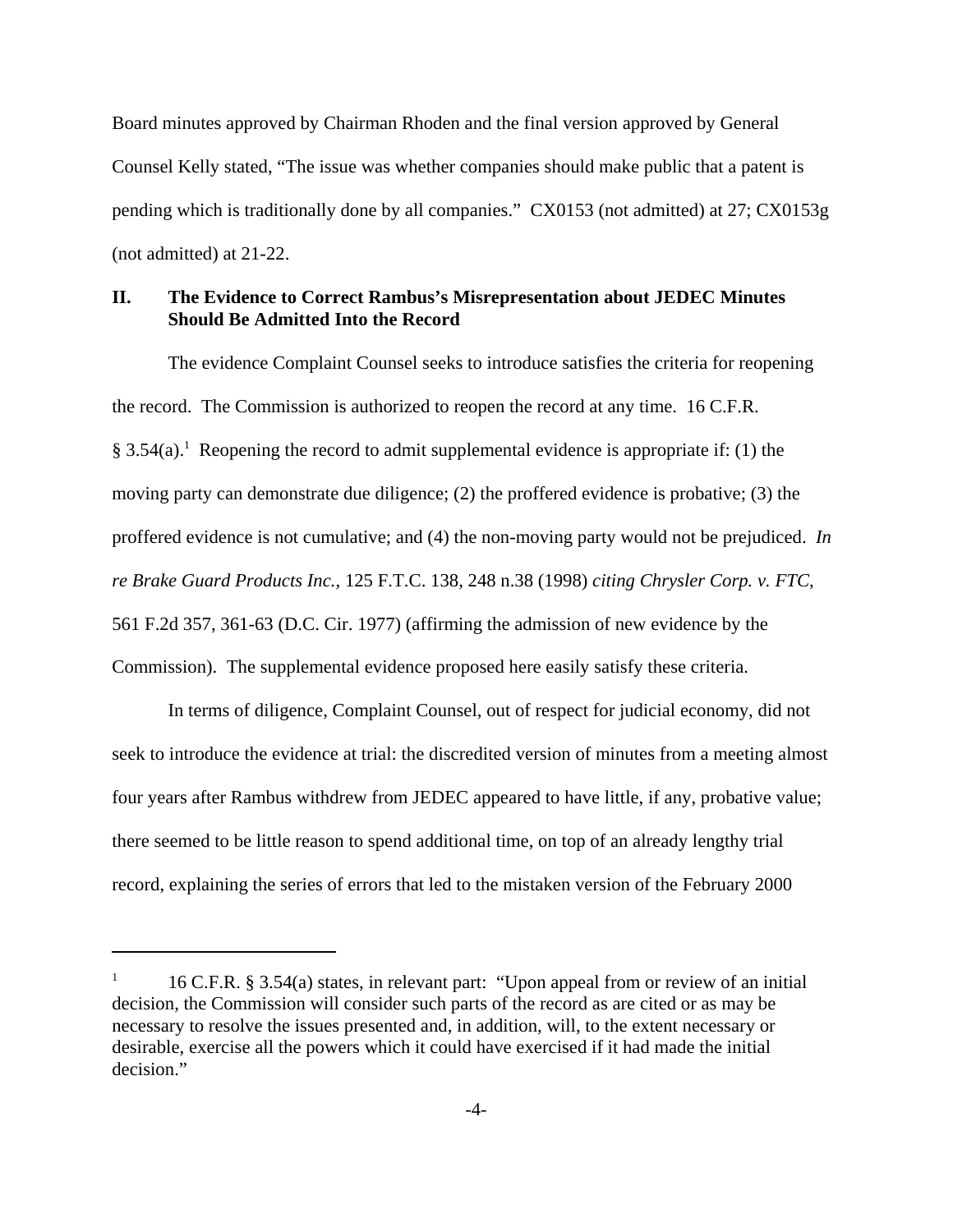Board minutes; and Complaint Counsel assumed, that in the absence of this evidence, Respondent would not misrepresent the discredited version of the minutes to the Commission.

 Complaint Counsel has always contended that the probative evidence in this matter consists of the operative EIA and JEDEC documents in force while Rambus was a member (the EIA Legal Guides, the EIA Manuals and the JEDEC 21-I Manual), the means used to communicate the disclosure obligation to JEDEC members while Rambus was a member (the 21-I Manual, the Townsend presentations, the Townsend memoranda, the sign-in sheets, etc.), and the resulting understanding of JEDEC members at that time. To the extent that Rambus sought to introduce evidence concerning a discredited draft of February 2000 Board minutes as evidence of Rambus's obligation to disclose between 1991 and 1996, Complaint Counsel believed such evidence to lack probative value, but nevertheless included CX0153 and CX0153g on its exhibit list in order to permit witnesses Desi Rhoden, John Kelly and/or Kenneth McGhee to tell the full story, if necessary. Rambus questioned Messrs. Rhoden and Kelly at length without once mentioning the February 2000 Board minutes, and chose not to call Mr. McGhee as a witness. Complaint Counsel assumed that Rambus had decided not to pursue arguments based on the discredited version of minutes outside the relevant time period since the key language was contradicted by the approved version. At a minimum, Complaint Counsel assumed that, if Rambus nevertheless attempted to rely on this document, it would accurately represent that the document was not approved and the language in question was contradicted by that of the approved version. Unfortunately, Complaint Counsel did not anticipate that Rambus would imply – contrary to the facts – that Chairman Rhoden and General Counsel Kelly had approved the language in question. Under such circumstances, it is hardly lack of due diligence of

-5-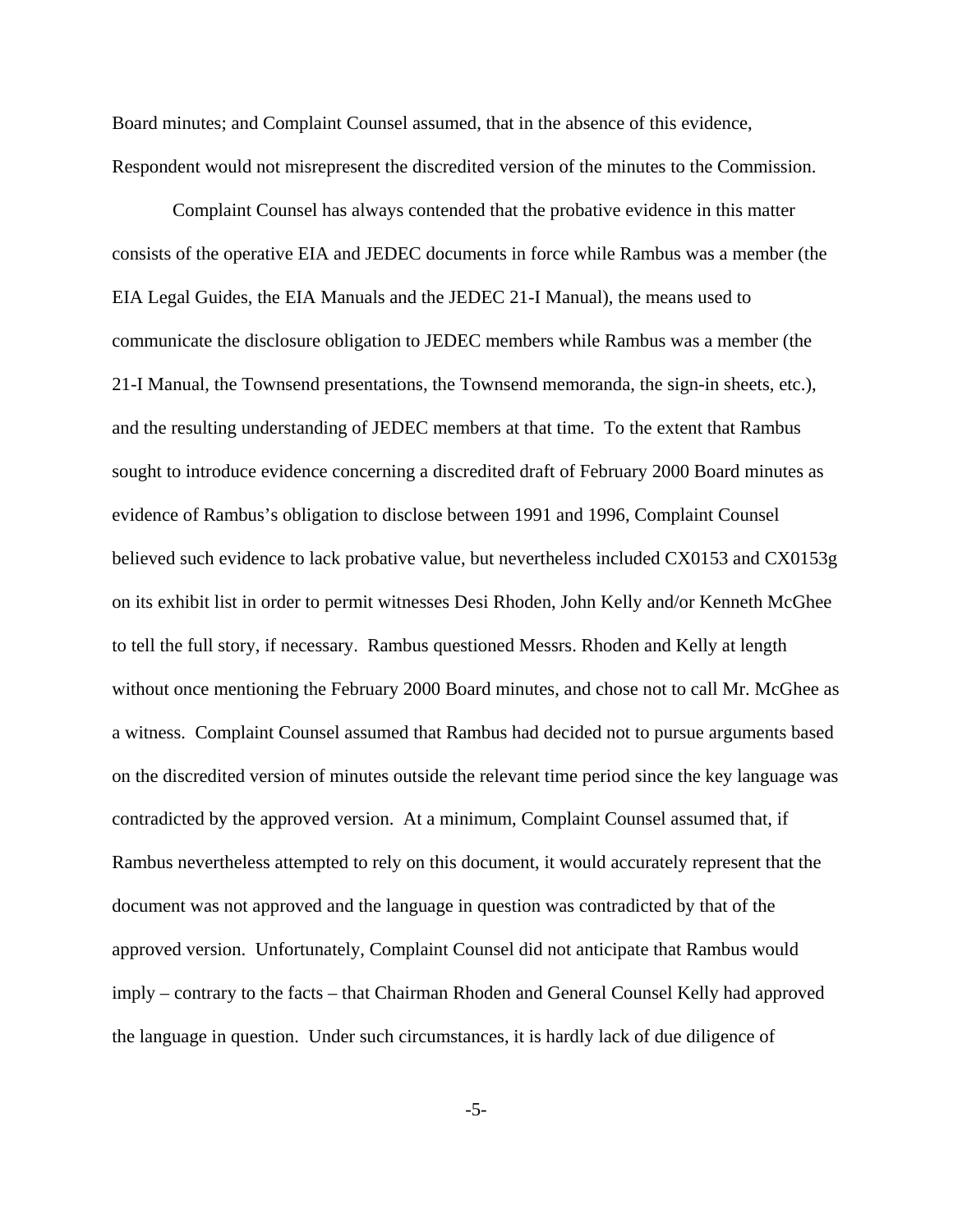Complaint Counsel to rely on the responsibility of Rambus to accurately represent and describe evidence to the Commission.<sup>2</sup>

The evidence also satisfies the key factor in determining whether to reopen the record – it has probative value to the issue at hand. *See In re Chrysler Corp.,* 87 F.T.C. 719, 750 n.38 (1976) (admitting as probative certain television commercials "relevant to the issue of Chrysler's use of the term 'small car' in advertising,"), *affirmed*, *Chrysler Corp. v. FTC*, 561 F.2d 357, 362- 363 (D.C. Cir. 1977). Had Rambus properly described RX1570, the evidence proffered in this motion would not have been necessary. But because Rambus did not explain the background to RX1570, the evidence proffered in this motion is not only highly probative, but necessary, to correct the false impression created by Rambus about the nature and importance of this evidence.

Finally, Rambus, having both injected the February 2000 Board minutes into the briefing and – through its mischaracterization of RX1570 – created the need to reopen the record to correct the misimpressions it caused, is in no position to argue that it would be prejudiced by the introduction of the proffered evidence.

#### **CONCLUSION**

For the forgoing reasons, Complaint Counsel respectfully requests that the Commission reopen the record to include CX0153, CX0153g, and Deposition Transcripts of John Kelly (2/26/03), pages 20-28 and 84-87, Desi Rhoden (1/24/03), pages 89-117, and Kenneth McGhee (2/23/03), (Attachment E) pages 82-139.

 $2^2$  A ruling to the contrary would invite abuse. Because it would effectively require a litigant to anticipate, and rebut in advance, any possible misrepresentation or misuse of exhibits by its opponents, it would result in lengthier and more complex trials.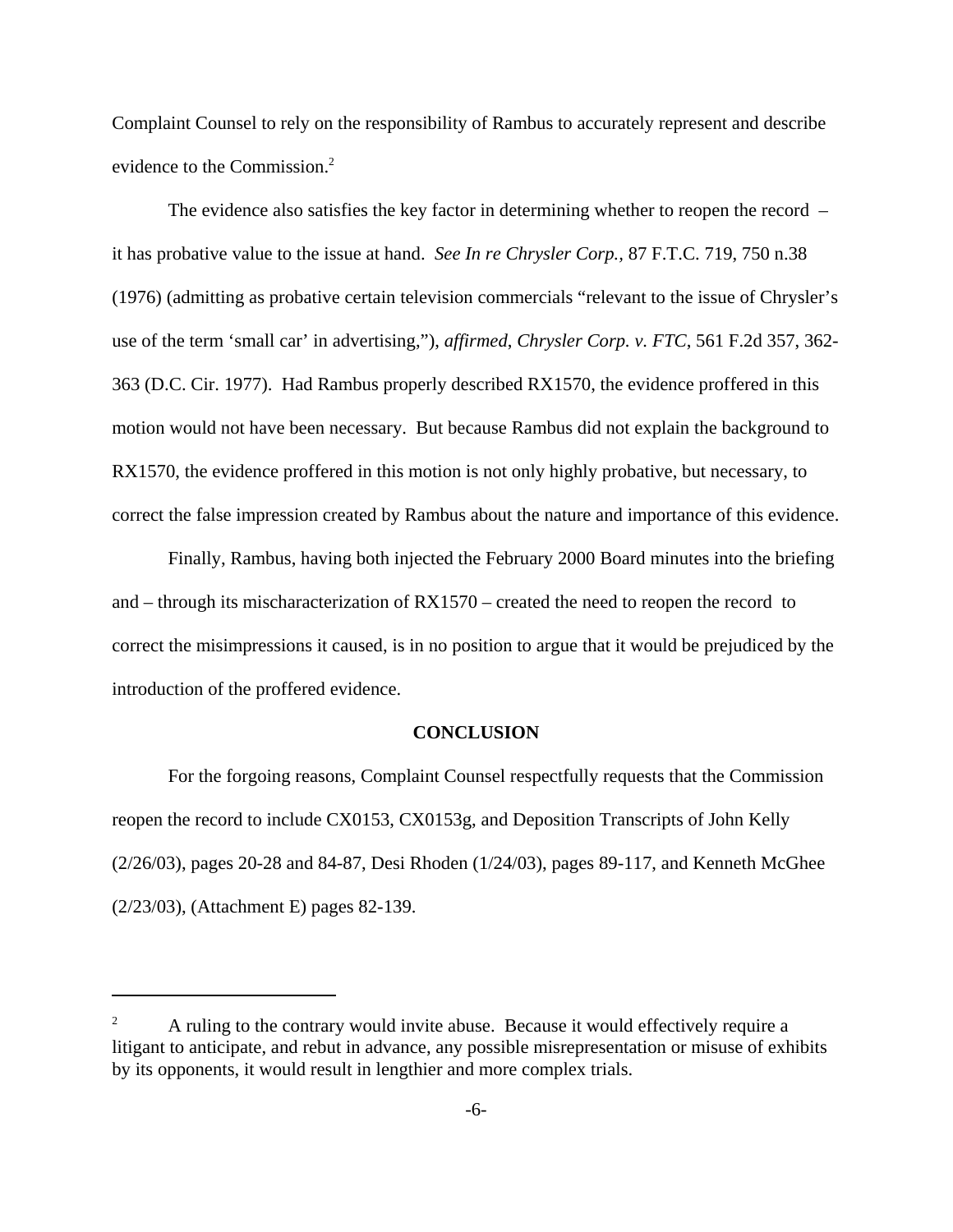Respectfully submitted,

\_\_\_\_\_\_\_\_\_\_\_\_\_\_\_\_\_\_\_\_\_\_\_

Geoffrey D. Oliver Patrick J. Roach Robert P. Davis Lisa D. Rosenthal

Bureau of Competition Federal Trade Commission Washington, D.C. 20008 (202) 326-2275 Counsel for the Complaint

July 2, 2004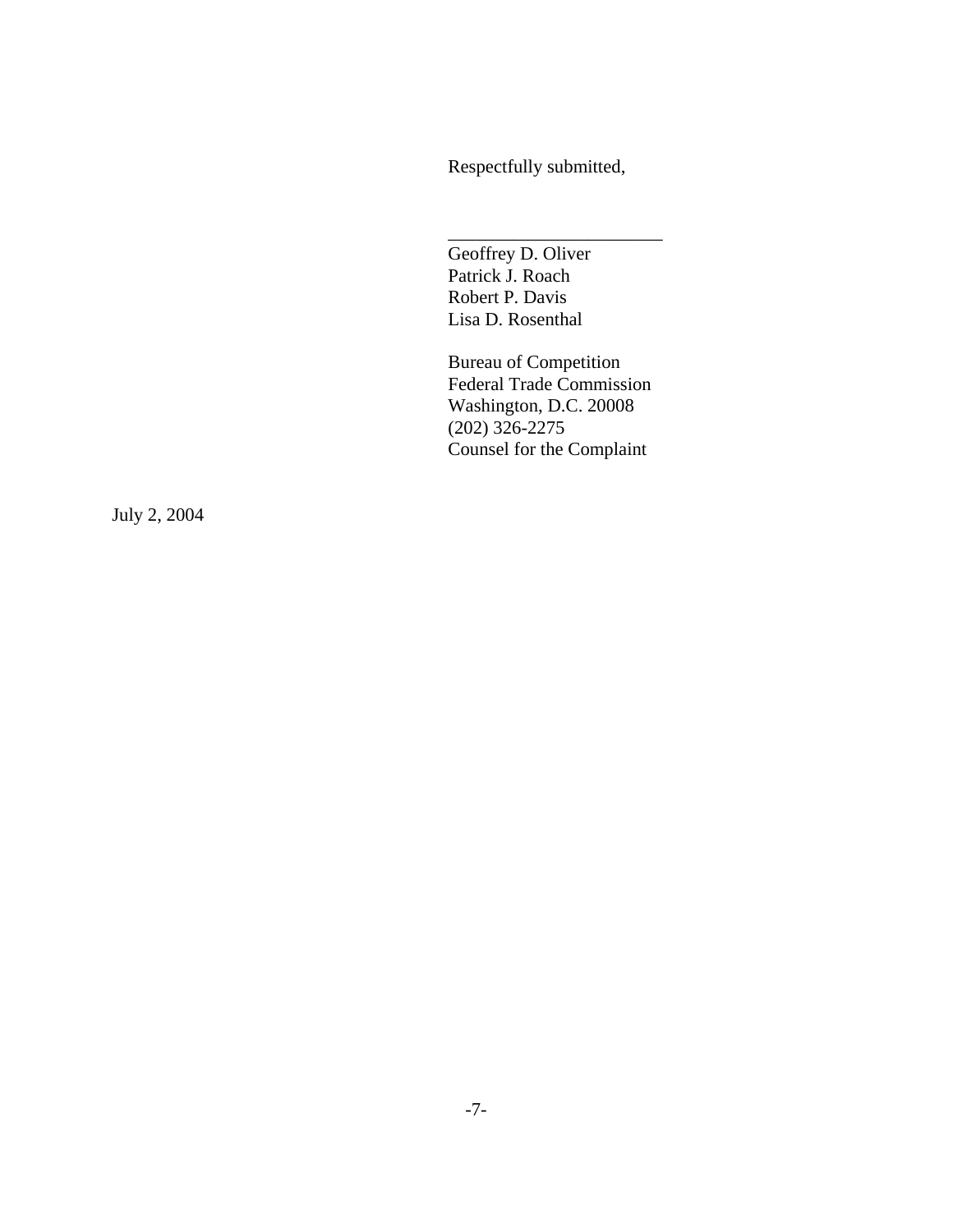# **UNITED STATES OF AMERICA BEFORE FEDERAL TRADE COMMISSION**

COMMISSIONERS: Timothy J. Muris, Chairman Mozelle W. Thompson Orson Swindle Thomas B. Leary Pamela Jones Harbour

In the Matter of

RAMBUS INCORPORATED,

Docket No. 9302

a corporation.

# **PROPOSED ORDER**

Having considered Complaint Counsel's Motion to Reopen the Record to Include Evidence That Corrects Misrepresentation in Answering Brief, Complaint Counsel's Motion is hereby granted. Accordingly,

 IT IS ORDERED THAT the record in this case be reopened and that the following be included in the record: Exhibits CX0153 and CX0153g, and the Deposition Transcripts of John Kelly (2/26/03), pages 20-28 and 84-87, Desi Rhoden (1/24/03), pages 89-117, and Kenneth McGhee (2/23/03), pages 82-139.

By the Commission.

\_\_\_\_\_\_\_\_\_\_\_\_\_\_\_\_\_\_\_\_\_\_\_\_\_\_ Donald S. Clark Secretary

ISSUED: